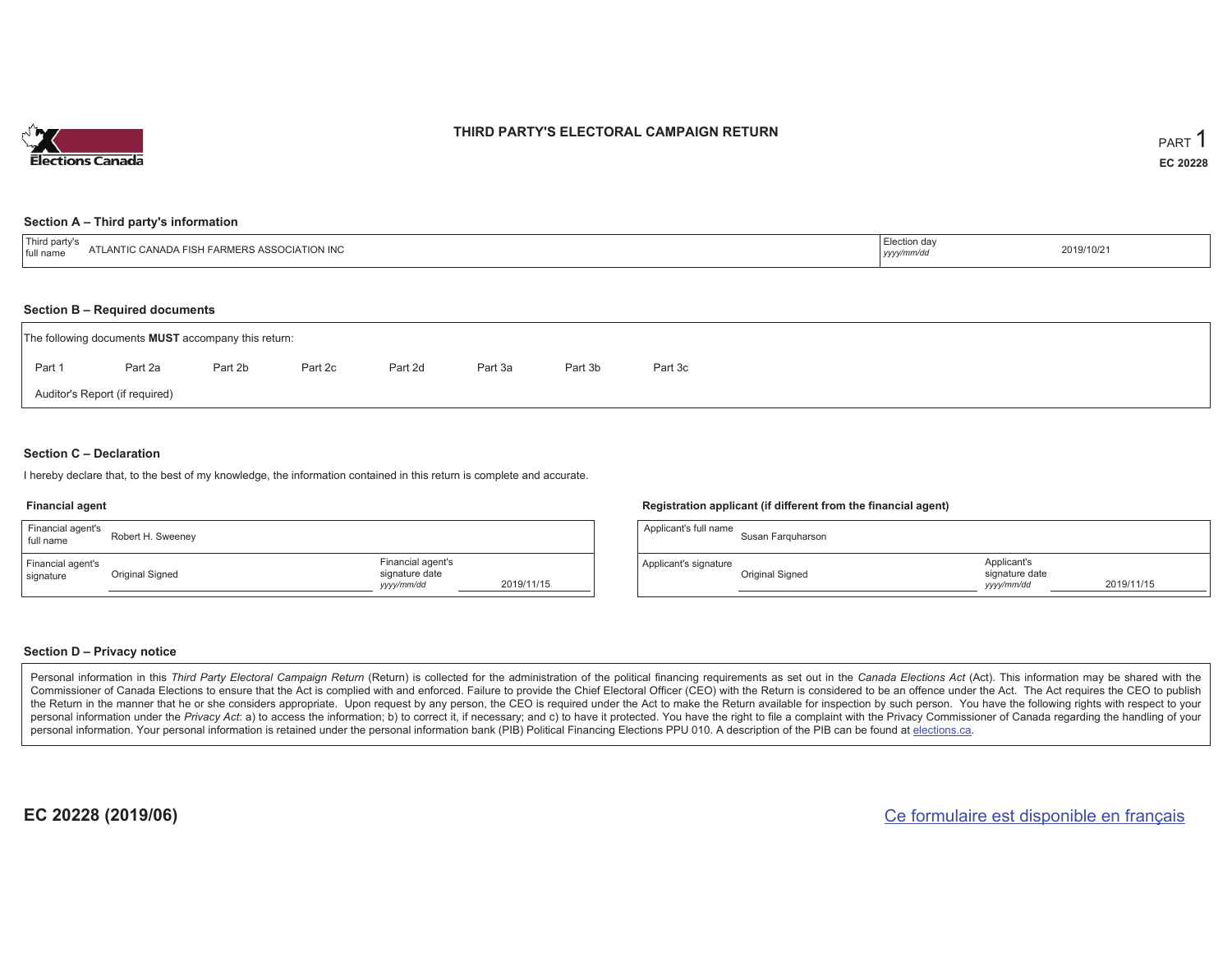

### **THIRD PARTY'S ELECTORAL CAMPAIGN RETURN HIRD PARTY'S ELECTORAL CAMPAIGN RETURN<br>Statement of monetary contributions received PART 2a**

**EC 20228**

| No.                                              | Full name | <b>Street</b><br>no. | <b>Street</b> | Apt. | City | Prov./<br>Terr. | Postal<br>code | Date<br>received<br>yyyy/mm/dd                                                      | Individual | Business /<br>Commercial<br>organization | Government | Trade union | Corporation<br>without share<br>capital | Unincorporated<br>organization or<br>association |
|--------------------------------------------------|-----------|----------------------|---------------|------|------|-----------------|----------------|-------------------------------------------------------------------------------------|------------|------------------------------------------|------------|-------------|-----------------------------------------|--------------------------------------------------|
|                                                  |           |                      |               |      |      |                 |                |                                                                                     | \$         | \$                                       | \$         | \$          | \$                                      | \$                                               |
|                                                  |           |                      |               |      |      |                 |                |                                                                                     |            |                                          |            |             |                                         |                                                  |
|                                                  |           |                      |               |      |      |                 |                |                                                                                     |            |                                          |            |             |                                         |                                                  |
|                                                  |           |                      |               |      |      |                 |                |                                                                                     |            |                                          |            |             |                                         |                                                  |
|                                                  |           |                      |               |      |      |                 |                |                                                                                     |            |                                          |            |             |                                         |                                                  |
|                                                  |           |                      |               |      |      |                 |                |                                                                                     |            |                                          |            |             |                                         |                                                  |
|                                                  |           |                      |               |      |      |                 |                |                                                                                     |            |                                          |            |             |                                         |                                                  |
|                                                  |           |                      |               |      |      |                 |                |                                                                                     |            |                                          |            |             |                                         |                                                  |
|                                                  |           |                      |               |      |      |                 |                |                                                                                     |            |                                          |            |             |                                         |                                                  |
|                                                  |           |                      |               |      |      |                 |                |                                                                                     |            |                                          |            |             |                                         |                                                  |
|                                                  |           |                      |               |      |      |                 |                |                                                                                     |            |                                          |            |             |                                         |                                                  |
|                                                  |           |                      |               |      |      |                 |                |                                                                                     |            |                                          |            |             |                                         |                                                  |
|                                                  |           |                      |               |      |      |                 |                |                                                                                     |            |                                          |            |             |                                         |                                                  |
|                                                  |           |                      |               |      |      |                 |                |                                                                                     |            |                                          |            |             |                                         |                                                  |
|                                                  |           |                      |               |      |      |                 |                |                                                                                     |            |                                          |            |             |                                         |                                                  |
|                                                  |           |                      |               |      |      |                 |                |                                                                                     |            |                                          |            |             |                                         |                                                  |
|                                                  |           |                      |               |      |      |                 |                | Totals carried forward from previous page \$                                        |            |                                          |            |             |                                         |                                                  |
|                                                  |           |                      |               |      |      |                 |                | Total amount of monetary contributions by contributors who gave over \$200 (A)      |            |                                          |            |             |                                         |                                                  |
|                                                  |           |                      |               |      |      |                 |                | Number of contributors who gave over \$200                                          |            |                                          |            |             |                                         |                                                  |
|                                                  |           |                      |               |      |      |                 |                | Total amount of monetary contributions by contributors who gave \$200 or less $(B)$ |            |                                          |            |             |                                         |                                                  |
| Number of contributors who gave \$200 or less    |           |                      |               |      |      |                 |                |                                                                                     |            |                                          |            |             |                                         |                                                  |
| Total amount of all monetary contributions (A+B) |           |                      |               |      |      |                 |                |                                                                                     |            |                                          |            |             |                                         |                                                  |
|                                                  |           |                      |               |      |      |                 |                | Number of contributors who gave monetary contributions                              |            |                                          |            |             |                                         |                                                  |
|                                                  |           |                      |               |      |      |                 |                |                                                                                     |            |                                          |            |             |                                         |                                                  |

| Third<br>part | <b>ATION INC</b><br>FARM <sup>2</sup><br>$M-H \sim$ | .<br><b>7 V V V</b><br>,,,,, | 10/2 | Page |  |  |  |
|---------------|-----------------------------------------------------|------------------------------|------|------|--|--|--|
|---------------|-----------------------------------------------------|------------------------------|------|------|--|--|--|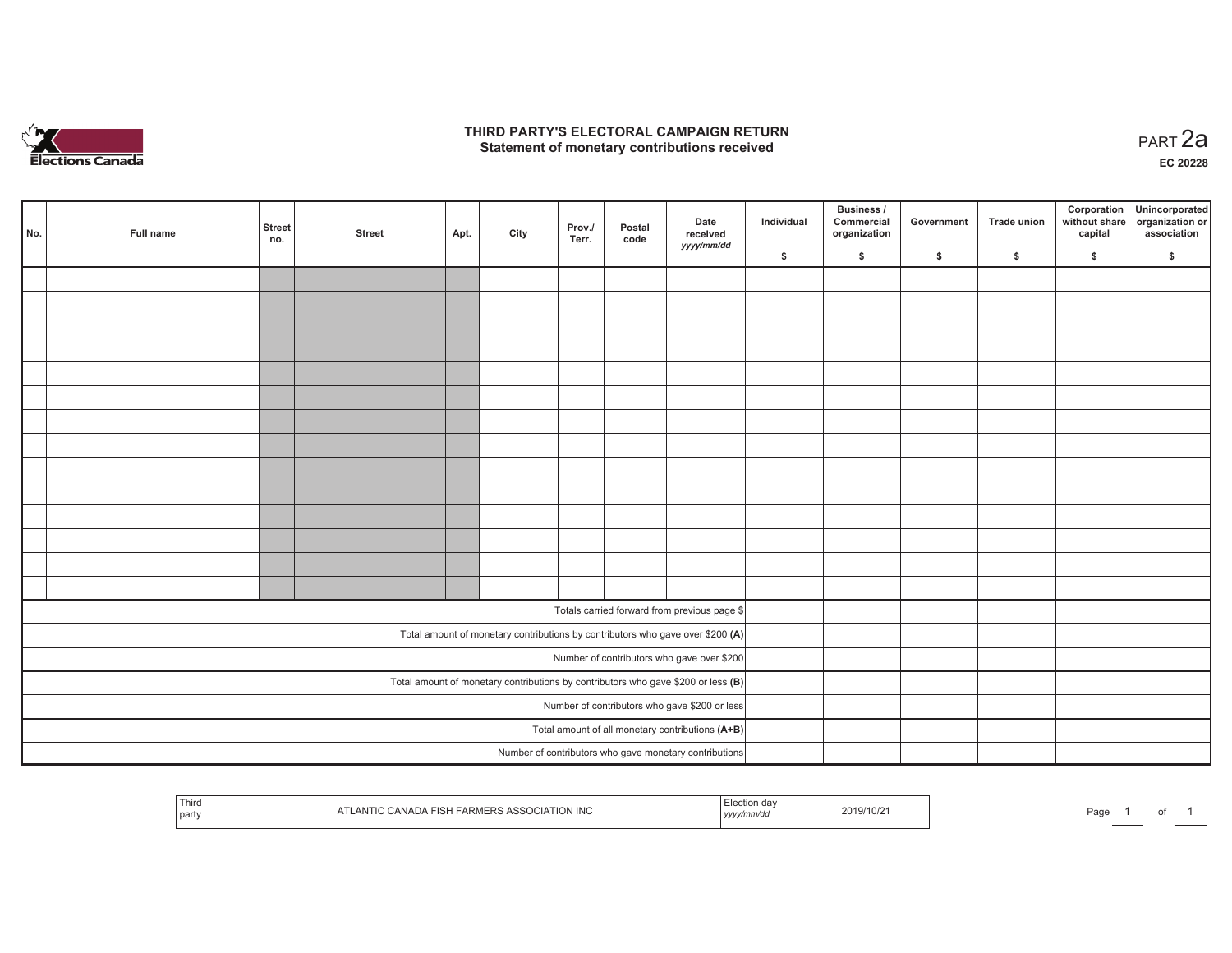

## **THIRD PARTY'S ELECTORAL CAMPAIGN RETURN**  THIRD PARTY'S ELECTORAL CAMPAIGN RETURN<br>Statement of non-monetary contributions received<br> **PART 2b**

| No. | Full name                                                                               | <b>Street</b><br>no.                          | <b>Street</b> | Apt. | City | Prov./<br>Terr. | Postal<br>code | Date<br>received<br>yyyy/mm/dd                                                     | Individual | <b>Business /</b><br>Commercial<br>organization | Government | Trade union | Corporation<br>capital | Unincorporated<br>without share organization or<br>association |
|-----|-----------------------------------------------------------------------------------------|-----------------------------------------------|---------------|------|------|-----------------|----------------|------------------------------------------------------------------------------------|------------|-------------------------------------------------|------------|-------------|------------------------|----------------------------------------------------------------|
|     |                                                                                         |                                               |               |      |      |                 |                |                                                                                    | \$         | \$                                              | \$         | \$          | \$                     | \$                                                             |
|     |                                                                                         |                                               |               |      |      |                 |                |                                                                                    |            |                                                 |            |             |                        |                                                                |
|     |                                                                                         |                                               |               |      |      |                 |                |                                                                                    |            |                                                 |            |             |                        |                                                                |
|     |                                                                                         |                                               |               |      |      |                 |                |                                                                                    |            |                                                 |            |             |                        |                                                                |
|     |                                                                                         |                                               |               |      |      |                 |                |                                                                                    |            |                                                 |            |             |                        |                                                                |
|     |                                                                                         |                                               |               |      |      |                 |                |                                                                                    |            |                                                 |            |             |                        |                                                                |
|     |                                                                                         |                                               |               |      |      |                 |                |                                                                                    |            |                                                 |            |             |                        |                                                                |
|     |                                                                                         |                                               |               |      |      |                 |                |                                                                                    |            |                                                 |            |             |                        |                                                                |
|     |                                                                                         |                                               |               |      |      |                 |                |                                                                                    |            |                                                 |            |             |                        |                                                                |
|     |                                                                                         |                                               |               |      |      |                 |                |                                                                                    |            |                                                 |            |             |                        |                                                                |
|     |                                                                                         |                                               |               |      |      |                 |                |                                                                                    |            |                                                 |            |             |                        |                                                                |
|     |                                                                                         |                                               |               |      |      |                 |                |                                                                                    |            |                                                 |            |             |                        |                                                                |
|     |                                                                                         |                                               |               |      |      |                 |                |                                                                                    |            |                                                 |            |             |                        |                                                                |
|     |                                                                                         |                                               |               |      |      |                 |                |                                                                                    |            |                                                 |            |             |                        |                                                                |
|     |                                                                                         |                                               |               |      |      |                 |                |                                                                                    |            |                                                 |            |             |                        |                                                                |
|     |                                                                                         |                                               |               |      |      |                 |                | Totals carried forward from previous page \$                                       |            |                                                 |            |             |                        |                                                                |
|     |                                                                                         |                                               |               |      |      |                 |                |                                                                                    |            |                                                 |            |             |                        |                                                                |
|     |                                                                                         |                                               |               |      |      |                 |                | Total amount of non-monetary contributions by contributors who gave over \$200 (A) |            |                                                 |            |             |                        |                                                                |
|     |                                                                                         |                                               |               |      |      |                 |                | Number of contributors who gave over \$200                                         |            |                                                 |            |             |                        |                                                                |
|     | Total amount of non-monetary contributions by contributors who gave \$200 or less $(B)$ |                                               |               |      |      |                 |                |                                                                                    |            |                                                 |            |             |                        |                                                                |
|     |                                                                                         | Number of contributors who gave \$200 or less |               |      |      |                 |                |                                                                                    |            |                                                 |            |             |                        |                                                                |
|     |                                                                                         |                                               |               |      |      |                 |                | Total amount of all non-monetary contributions (A+B)                               |            |                                                 |            |             |                        |                                                                |
|     |                                                                                         |                                               |               |      |      |                 |                | Number of contributors who gave non-monetary contributions                         |            |                                                 |            |             |                        |                                                                |

| Third<br>"ION INC<br>$\sim$ $\sim$ $\sim$<br>. ההודי<br>party | /10/2<br>ZU 197<br>  ソソソソ | Page |
|---------------------------------------------------------------|---------------------------|------|
|---------------------------------------------------------------|---------------------------|------|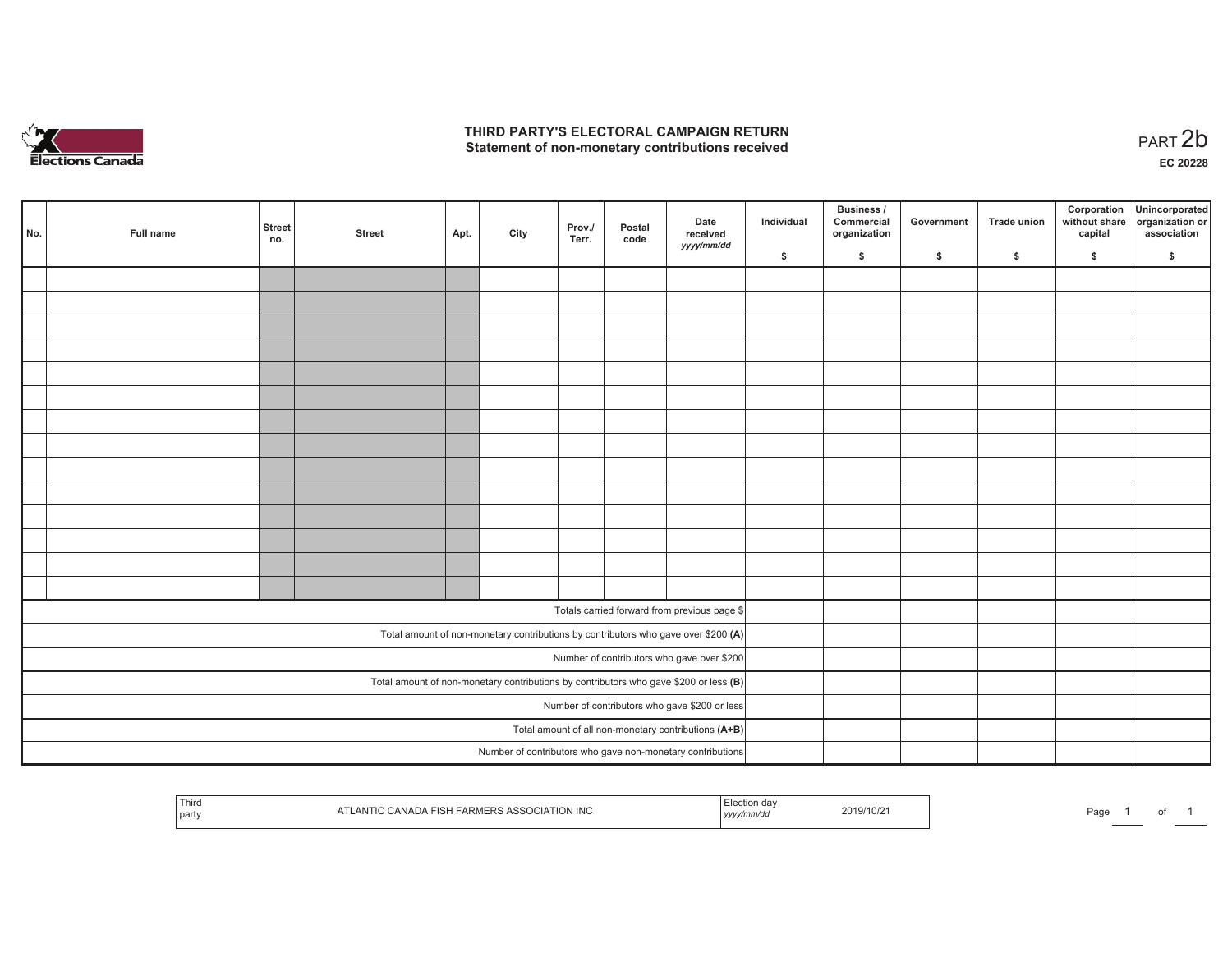

## **THIRD PARTY'S ELECTORAL CAMPAIGN RETURN STATE:** PERSON SELECTORAL CAMPAIGN RETURN<br>
Statement of operating loans received

**EC 20228**

| No. | Full name | <b>Street</b><br>no. | <b>Street</b> | Apt. | City | Prov./<br>Terr. | Postal<br>code | Date<br>received                                                  | Individual | <b>Business /</b><br>Commercial<br>organization | Government | Trade union | Corporation<br>capital | Unincorporated<br>without share organization or<br>association |
|-----|-----------|----------------------|---------------|------|------|-----------------|----------------|-------------------------------------------------------------------|------------|-------------------------------------------------|------------|-------------|------------------------|----------------------------------------------------------------|
|     |           |                      |               |      |      |                 |                | yyyy/mm/dd                                                        | \$         | \$                                              | \$         | \$          | \$                     | \$                                                             |
|     |           |                      |               |      |      |                 |                |                                                                   |            |                                                 |            |             |                        |                                                                |
|     |           |                      |               |      |      |                 |                |                                                                   |            |                                                 |            |             |                        |                                                                |
|     |           |                      |               |      |      |                 |                |                                                                   |            |                                                 |            |             |                        |                                                                |
|     |           |                      |               |      |      |                 |                |                                                                   |            |                                                 |            |             |                        |                                                                |
|     |           |                      |               |      |      |                 |                |                                                                   |            |                                                 |            |             |                        |                                                                |
|     |           |                      |               |      |      |                 |                |                                                                   |            |                                                 |            |             |                        |                                                                |
|     |           |                      |               |      |      |                 |                |                                                                   |            |                                                 |            |             |                        |                                                                |
|     |           |                      |               |      |      |                 |                |                                                                   |            |                                                 |            |             |                        |                                                                |
|     |           |                      |               |      |      |                 |                |                                                                   |            |                                                 |            |             |                        |                                                                |
|     |           |                      |               |      |      |                 |                |                                                                   |            |                                                 |            |             |                        |                                                                |
|     |           |                      |               |      |      |                 |                |                                                                   |            |                                                 |            |             |                        |                                                                |
|     |           |                      |               |      |      |                 |                |                                                                   |            |                                                 |            |             |                        |                                                                |
|     |           |                      |               |      |      |                 |                |                                                                   |            |                                                 |            |             |                        |                                                                |
|     |           |                      |               |      |      |                 |                |                                                                   |            |                                                 |            |             |                        |                                                                |
|     |           |                      |               |      |      |                 |                | Totals carried forward from previous page \$                      |            |                                                 |            |             |                        |                                                                |
|     |           |                      |               |      |      |                 |                | Total amount of loans by lenders who provided over \$200 (A)      |            |                                                 |            |             |                        |                                                                |
|     |           |                      |               |      |      |                 |                | Number of lenders who provided over \$200                         |            |                                                 |            |             |                        |                                                                |
|     |           |                      |               |      |      |                 |                | Total amount of loans by lenders who provided \$200 or less $(B)$ |            |                                                 |            |             |                        |                                                                |
|     |           |                      |               |      |      |                 |                | Number of lenders who provided \$200 or less                      |            |                                                 |            |             |                        |                                                                |
|     |           |                      |               |      |      |                 |                | Total amount of all loans (A+B)                                   |            |                                                 |            |             |                        |                                                                |
|     |           |                      |               |      |      |                 |                | Number of all lenders who provided loans                          |            |                                                 |            |             |                        |                                                                |

| Third<br>part | <b>SSOCIATION INC</b> | n dav<br>2019/10/2<br>,,,,, | $O_{\mathcal{D}}$<br>au |
|---------------|-----------------------|-----------------------------|-------------------------|
|---------------|-----------------------|-----------------------------|-------------------------|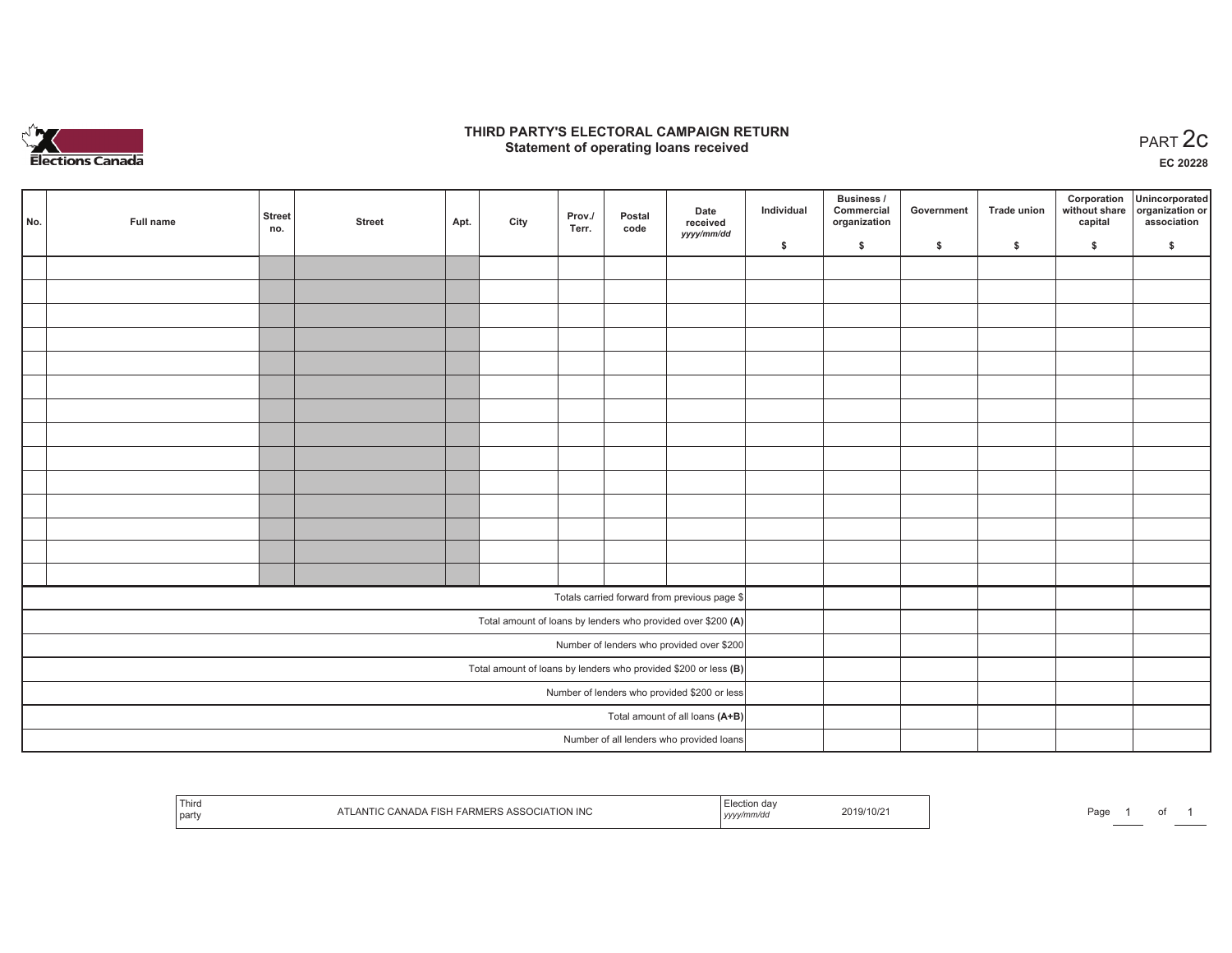

## **THIRD PARTY'S ELECTORAL CAMPAIGN RETURN S** ELECTORAL CAMPAIGN RETURN<br>Summary of inflows PART 2d

| No.   | Type of contributor / lender                 | <b>Monetary</b><br>contributions<br>(Part 2a) | Non-monetary<br>contributions<br>(Part 2b) | Loans<br>(Part 2c) | Total     | Number of<br>contributors and<br>lenders |
|-------|----------------------------------------------|-----------------------------------------------|--------------------------------------------|--------------------|-----------|------------------------------------------|
|       |                                              | \$                                            | \$                                         | \$                 | \$        |                                          |
| 1.    | Individuals                                  |                                               |                                            |                    |           |                                          |
| 2.    | Businesses / Commercial organizations        |                                               |                                            |                    |           |                                          |
| 3.    | Governments                                  |                                               |                                            |                    |           |                                          |
| 4.    | Trade unions                                 |                                               |                                            |                    |           |                                          |
| 5.    | Corporations without share capital           |                                               |                                            |                    |           |                                          |
| 6.    | Unincorporated organizations or associations |                                               |                                            |                    |           |                                          |
| 7.    | Total (items 1 to 6)                         |                                               |                                            |                    |           |                                          |
| Total |                                              |                                               |                                            |                    |           |                                          |
| 8.    | Amount of third party's resources used       |                                               |                                            |                    | 15,490.50 |                                          |
| 9.    | Grand total (items 7 and 8)                  |                                               |                                            |                    | 15,490.50 |                                          |

| Third<br><b>INC</b><br>ירו<br>party | da\<br>.<br>vyvy/mm/do<br>,,,, |  |
|-------------------------------------|--------------------------------|--|
|-------------------------------------|--------------------------------|--|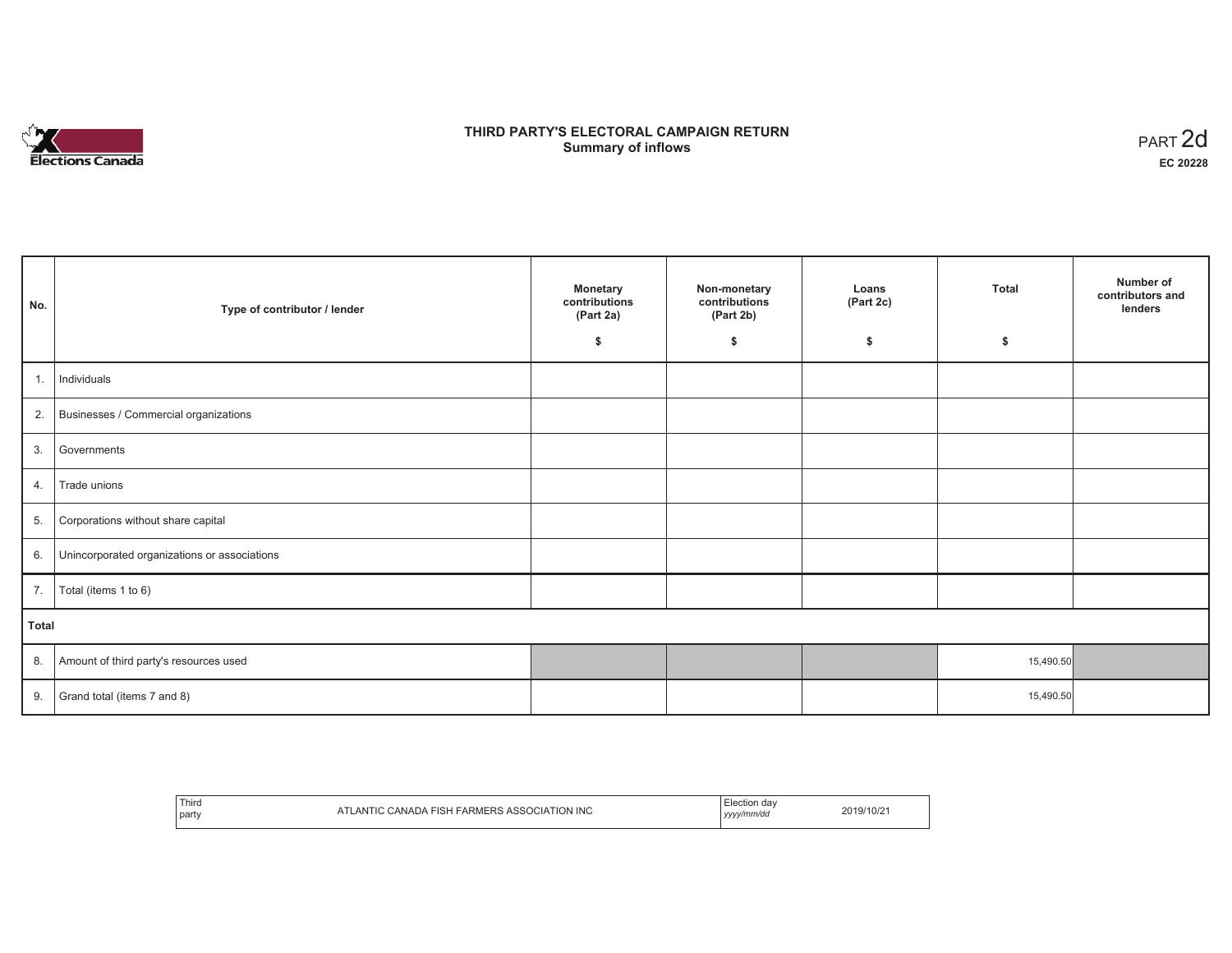

## **THIRD PARTY'S ELECTORAL CAMPAIGN RETURN Statement of expenses incurred for regulated activities that take place during the pre-election period**  *(Only applicable to a fixed-date general election)*

For a list of expense types, expense categories and expense subcategories, refer to Annex II in the Instructions.

| No.      | Date<br>incurred<br>yyyy/mm/dd | ED Code<br>(if applicable) | Supplier | <b>Expense type</b> | Expense<br>category | Expense<br>subcategory | <b>Starting date</b><br>of activity,<br>advertisement<br>or survey<br>yyyy/mm/dd | Ending date<br>of activity,<br>advertisement<br>or survey<br>yyyy/mm/dd | Place of activity or<br>advertisement        | Expense amount<br>\$ |
|----------|--------------------------------|----------------------------|----------|---------------------|---------------------|------------------------|----------------------------------------------------------------------------------|-------------------------------------------------------------------------|----------------------------------------------|----------------------|
|          |                                |                            |          |                     |                     |                        |                                                                                  |                                                                         |                                              |                      |
|          |                                |                            |          |                     |                     |                        |                                                                                  |                                                                         |                                              |                      |
|          |                                |                            |          |                     |                     |                        |                                                                                  |                                                                         |                                              |                      |
|          |                                |                            |          |                     |                     |                        |                                                                                  |                                                                         |                                              |                      |
|          |                                |                            |          |                     |                     |                        |                                                                                  |                                                                         |                                              |                      |
|          |                                |                            |          |                     |                     |                        |                                                                                  |                                                                         |                                              |                      |
|          |                                |                            |          |                     |                     |                        |                                                                                  |                                                                         |                                              |                      |
|          |                                |                            |          |                     |                     |                        |                                                                                  |                                                                         |                                              |                      |
|          |                                |                            |          |                     |                     |                        |                                                                                  |                                                                         |                                              |                      |
|          |                                |                            |          |                     |                     |                        |                                                                                  |                                                                         |                                              |                      |
|          |                                |                            |          |                     |                     |                        |                                                                                  |                                                                         |                                              |                      |
|          |                                |                            |          |                     |                     |                        |                                                                                  |                                                                         |                                              |                      |
|          |                                |                            |          |                     |                     |                        |                                                                                  |                                                                         |                                              |                      |
|          |                                |                            |          |                     |                     |                        |                                                                                  |                                                                         |                                              |                      |
|          |                                |                            |          |                     |                     |                        |                                                                                  |                                                                         |                                              |                      |
|          |                                |                            |          |                     |                     |                        |                                                                                  |                                                                         |                                              |                      |
|          |                                |                            |          |                     |                     |                        |                                                                                  |                                                                         |                                              |                      |
|          |                                |                            |          |                     |                     |                        |                                                                                  |                                                                         | Totals carried forward from previous page \$ |                      |
| Total \$ |                                |                            |          |                     |                     |                        |                                                                                  |                                                                         |                                              |                      |

| <b>Third</b><br>  part | . NIT<br>. ION ING | ,,,,, | .019/<br>'10/2 | Page |  |
|------------------------|--------------------|-------|----------------|------|--|
|                        |                    |       |                |      |  |

 $_{\sf PART}$ 3a **EC 20228**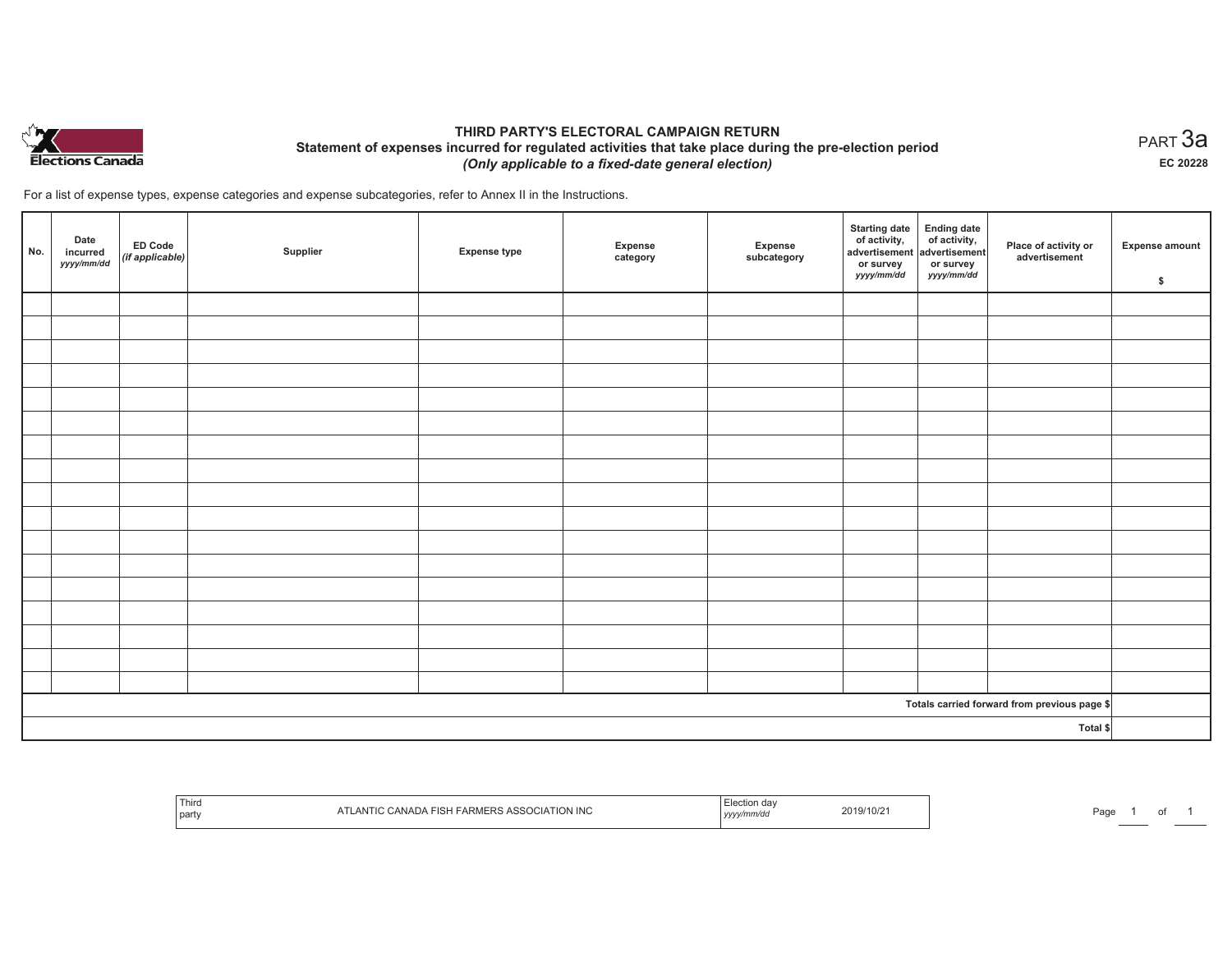

# **THIRD PARTY'S ELECTORAL CAMPAIGN RETURN Statement of expenses incurred for regulated activities that take place during the election period**<br>PART  $3\mathsf{b}$

**EC 20228**

For a list of expense types, expense categories and expense subcategories, refer to Annex II in the Instructions.

| No.            | Date<br>incurred<br>yyyy/mm/dd | <b>ED Code</b><br>(if applicable) | Supplier                   | <b>Expense type</b>            | Expense<br>category | Expense<br>subcategory | <b>Starting date</b><br>of activity,<br>advertisement<br>or survey<br>yyyy/mm/dd | <b>Ending date</b><br>of activity,<br>advertisement<br>or survey<br>yyyy/mm/dd | Place of activity or<br>advertisement        | <b>Expense amount</b> |
|----------------|--------------------------------|-----------------------------------|----------------------------|--------------------------------|---------------------|------------------------|----------------------------------------------------------------------------------|--------------------------------------------------------------------------------|----------------------------------------------|-----------------------|
|                |                                |                                   |                            |                                |                     |                        |                                                                                  |                                                                                |                                              | \$                    |
|                | 2019/10/05                     |                                   | <b>SALTWIRE NETWORK</b>    | ELECTION ADVERTISING           | <b>ADVERTISING</b>  | <b>PRINT MEDIA</b>     | 2019/10/05                                                                       | 2019/10/05                                                                     | NEWFOUNDLAND                                 | 2,559.90              |
| 2              | 2019/10/05                     |                                   | THE CHRONICLE HERALD       | <b>ELECTION ADVERTISING</b>    | <b>ADVERTISING</b>  | <b>PRINT MEDIA</b>     | 2019/10/05                                                                       | 2019/10/05                                                                     | <b>NOVA SCOTIA</b>                           | 6,088.10              |
| $\mathbf{3}$   | 2019/10/05                     |                                   | <b>BRUNSWICK NEWS INC.</b> | <b>ELECTION ADVERTISING</b>    | ADVERTISING         | <b>PRINT MEDIA</b>     | 2019/10/05                                                                       | 2019/10/05                                                                     | <b>NEW BRUNSWICK</b>                         | 5,750.00              |
| $\overline{4}$ | 2019/11/12                     |                                   | STEWART MCKELVEY LAWYERS   | SALARIES, WAGES, CONSULT OTHER |                     | LEGAL CONSULTATION     | 2019/10/02                                                                       | 2019/10/04                                                                     | <b>NEW BRUNSWICK</b>                         | 1,092.50              |
|                |                                |                                   |                            |                                |                     |                        |                                                                                  |                                                                                |                                              |                       |
|                |                                |                                   |                            |                                |                     |                        |                                                                                  |                                                                                |                                              |                       |
|                |                                |                                   |                            |                                |                     |                        |                                                                                  |                                                                                |                                              |                       |
|                |                                |                                   |                            |                                |                     |                        |                                                                                  |                                                                                |                                              |                       |
|                |                                |                                   |                            |                                |                     |                        |                                                                                  |                                                                                |                                              |                       |
|                |                                |                                   |                            |                                |                     |                        |                                                                                  |                                                                                |                                              |                       |
|                |                                |                                   |                            |                                |                     |                        |                                                                                  |                                                                                |                                              |                       |
|                |                                |                                   |                            |                                |                     |                        |                                                                                  |                                                                                |                                              |                       |
|                |                                |                                   |                            |                                |                     |                        |                                                                                  |                                                                                |                                              |                       |
|                |                                |                                   |                            |                                |                     |                        |                                                                                  |                                                                                |                                              |                       |
|                |                                |                                   |                            |                                |                     |                        |                                                                                  |                                                                                |                                              |                       |
|                |                                |                                   |                            |                                |                     |                        |                                                                                  |                                                                                |                                              |                       |
|                |                                |                                   |                            |                                |                     |                        |                                                                                  |                                                                                |                                              |                       |
|                |                                |                                   |                            |                                |                     |                        |                                                                                  |                                                                                | Totals carried forward from previous page \$ |                       |
|                |                                |                                   |                            |                                |                     |                        |                                                                                  |                                                                                | Total \$                                     | 15,490.50             |

| Third<br>  party | <b>RS ASSOCIATION INC</b><br>. FISH FARME" | 2019/10/2<br>,,,, | <b>חמנ</b><br>-aue |
|------------------|--------------------------------------------|-------------------|--------------------|
|------------------|--------------------------------------------|-------------------|--------------------|